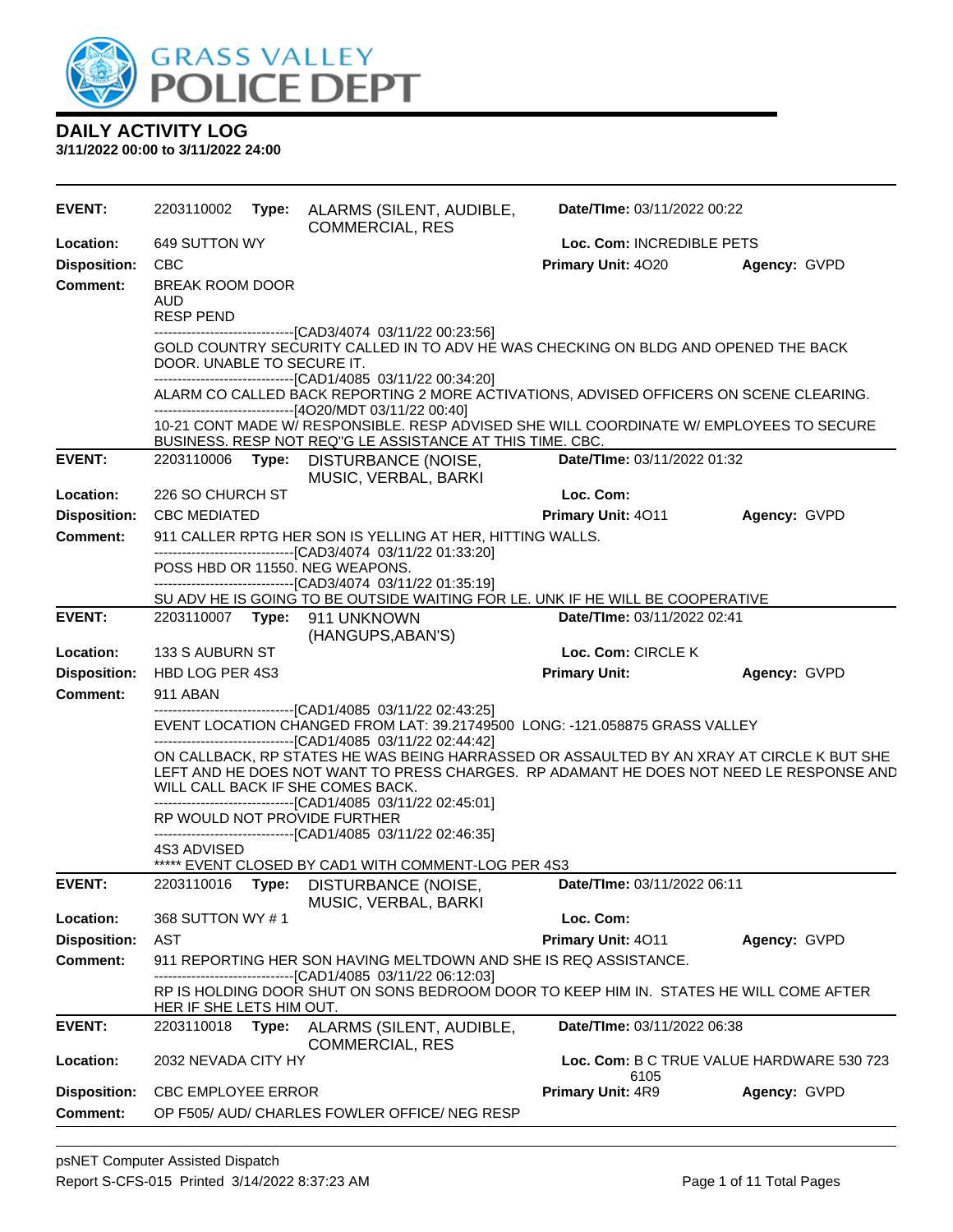

**3/11/2022 00:00 to 3/11/2022 24:00**

| <b>EVENT:</b><br>Location: | 649 SUTTON WY               |       | 2203110022 Type: WELFARE CHECK                                                                                                                                               | Date/TIme: 03/11/2022 07:11<br>Loc. Com: INCREDIBLE PETS |              |
|----------------------------|-----------------------------|-------|------------------------------------------------------------------------------------------------------------------------------------------------------------------------------|----------------------------------------------------------|--------------|
| <b>Disposition:</b>        | <b>HBD</b>                  |       |                                                                                                                                                                              | <b>Primary Unit:</b>                                     | Agency: GVPD |
| <b>Comment:</b>            | MALE WEARING GREY CLOTHING. |       | RP WORKS AT INCREDIBLE PETS REPORTING A MALE TRANSIENT EXERCISING IN FRONT OF THE<br>BUSINESS. RP IS AFRAID TO OPEN UP THE STORE. RP REQUEST TRANSIENT BE MOVED ALONG. WHITE |                                                          |              |
|                            | ***** EVENT CLOSED BY CAD3  |       | -------------------------------[CAD3/4056 03/11/22 07:13:25]<br>RP CALLED BACK TO 10-22, SUBJ LEFT                                                                           |                                                          |              |
| <b>EVENT:</b>              | 2203110029                  |       | Type: COMMUNITY POLICING<br><b>ACTION</b>                                                                                                                                    | Date/TIme: 03/11/2022 08:19                              |              |
| <b>Disposition:</b>        | <b>CBC</b>                  |       |                                                                                                                                                                              | <b>Primary Unit: 402</b>                                 | Agency: GVPD |
| <b>Comment:</b>            |                             |       |                                                                                                                                                                              |                                                          |              |
| <b>EVENT:</b>              | 2203110035                  | Type: | <b>COMMUNITY POLICING</b><br><b>ACTION</b>                                                                                                                                   | Date/TIme: 03/11/2022 09:06                              |              |
| <b>Disposition:</b>        | <b>CBC</b>                  |       |                                                                                                                                                                              | Primary Unit: 402                                        | Agency: GVPD |
| <b>Comment:</b>            |                             |       |                                                                                                                                                                              |                                                          |              |
| <b>EVENT:</b>              | 2203110040                  |       | Type: SUBJECT STOP                                                                                                                                                           | Date/TIme: 03/11/2022 09:21                              |              |
| Location:                  | 1005 SUTTON WY              |       |                                                                                                                                                                              | Loc. Com: CVS                                            |              |
| <b>Disposition:</b>        | CBC 98T                     |       |                                                                                                                                                                              | <b>Primary Unit: 4S5</b>                                 | Agency: GVPD |
| <b>Comment:</b>            | OW ONE IN PARKING LOT       |       | ---------------------------------[CAD1/4011 03/11/22 09:21:23]                                                                                                               |                                                          |              |
|                            |                             |       | EVENT LOCATION CHANGED FROM CVS                                                                                                                                              |                                                          |              |
| <b>EVENT:</b>              |                             |       | 2203110041 Type: GV PUBLIC WORKS - WATER<br><b>ISSUE</b>                                                                                                                     | Date/TIme: 03/11/2022 09:22                              |              |
| Location:                  | 340 NO CHURCH ST            |       |                                                                                                                                                                              | Loc. Com:                                                |              |
| <b>Disposition:</b>        | <b>HBD</b>                  |       |                                                                                                                                                                              | <b>Primary Unit:</b>                                     | Agency: GVPD |
| <b>Comment:</b>            |                             |       | RP REQ CHK OF WATER LINE THAT WAS REPAIRED                                                                                                                                   |                                                          |              |
|                            | 10-39 PW                    |       | ------------------------------[CAD3/4056 03/11/22 09:26:37]                                                                                                                  |                                                          |              |
|                            | ***** EVENT CLOSED BY CAD3  |       |                                                                                                                                                                              |                                                          |              |
| <b>EVENT:</b>              |                             |       | 2203110042 Type: TRAFFIC ACCIDENT                                                                                                                                            | Date/TIme: 03/11/2022 09:25                              |              |
| Location:                  | WHITING ST/SO AUBURN ST     |       |                                                                                                                                                                              | Loc. Com: NEVADA COUNTY FENCE                            |              |
| <b>Disposition:</b>        | <b>CBC</b>                  |       |                                                                                                                                                                              | <b>Primary Unit: 4R9</b>                                 | Agency: GVPD |
| <b>Comment:</b>            |                             |       | RP REQ 10-21 REF A COLD TC INTO A FENCE, UNK SU VEH<br>-------------------------------[CAD1/4011 03/11/22 09:45:45]                                                          |                                                          |              |
|                            |                             |       | THIS IS REF ISSUED CASE# G2200608 FOR AGENCY GVPD by UNIT 4O11                                                                                                               |                                                          |              |
| <b>EVENT:</b>              |                             |       | 2203110052 Type: 911 UNKNOWN<br>(HANGUPS, ABAN'S)                                                                                                                            | Date/TIme: 03/11/2022 10:03                              |              |
| Location:                  | 180 SIERRA COLLEGE DR       |       |                                                                                                                                                                              | Loc. Com: CORR 530 273 9541                              |              |
| <b>Disposition:</b>        | <b>CBC UNK REASON C4</b>    |       |                                                                                                                                                                              | Primary Unit: 4018                                       | Agency: GVPD |
| <b>Comment:</b>            |                             |       | 911 ABANDON/ BUSY ON CALLBACK                                                                                                                                                |                                                          |              |
| <b>EVENT:</b>              | 2203110053                  |       | Type: PUBLIC WORKS - MISC CALLS                                                                                                                                              | <b>Date/TIme: 03/11/2022 10:07</b>                       |              |
| Location:                  | 380 MILL ST                 |       |                                                                                                                                                                              | Loc. Com:                                                |              |
| <b>Disposition:</b>        | <b>REF</b>                  |       |                                                                                                                                                                              | <b>Primary Unit:</b>                                     | Agency: GVPD |
| Comment:                   |                             |       | RP REPORTING WATER LEAK. 10-39 PUBLIC WORKS.<br>-------------------------------[CAD4/4024 03/11/22 11:39:36]                                                                 |                                                          |              |
|                            | ***** EVENT CLOSED BY CAD4  |       | PUBLIC WORKS CALLED STATING LEAK FIXED.                                                                                                                                      |                                                          |              |
| <b>EVENT:</b>              | 2203110054                  |       | Type: ABANDONED VEHICLES                                                                                                                                                     | Date/TIme: 03/11/2022 10:13                              |              |
| Location:                  | 111 BANK ST                 |       |                                                                                                                                                                              | Loc. Com:                                                |              |

psNET Computer Assisted Dispatch Report S-CFS-015 Printed 3/14/2022 8:37:23 AM Page 2 of 11 Total Pages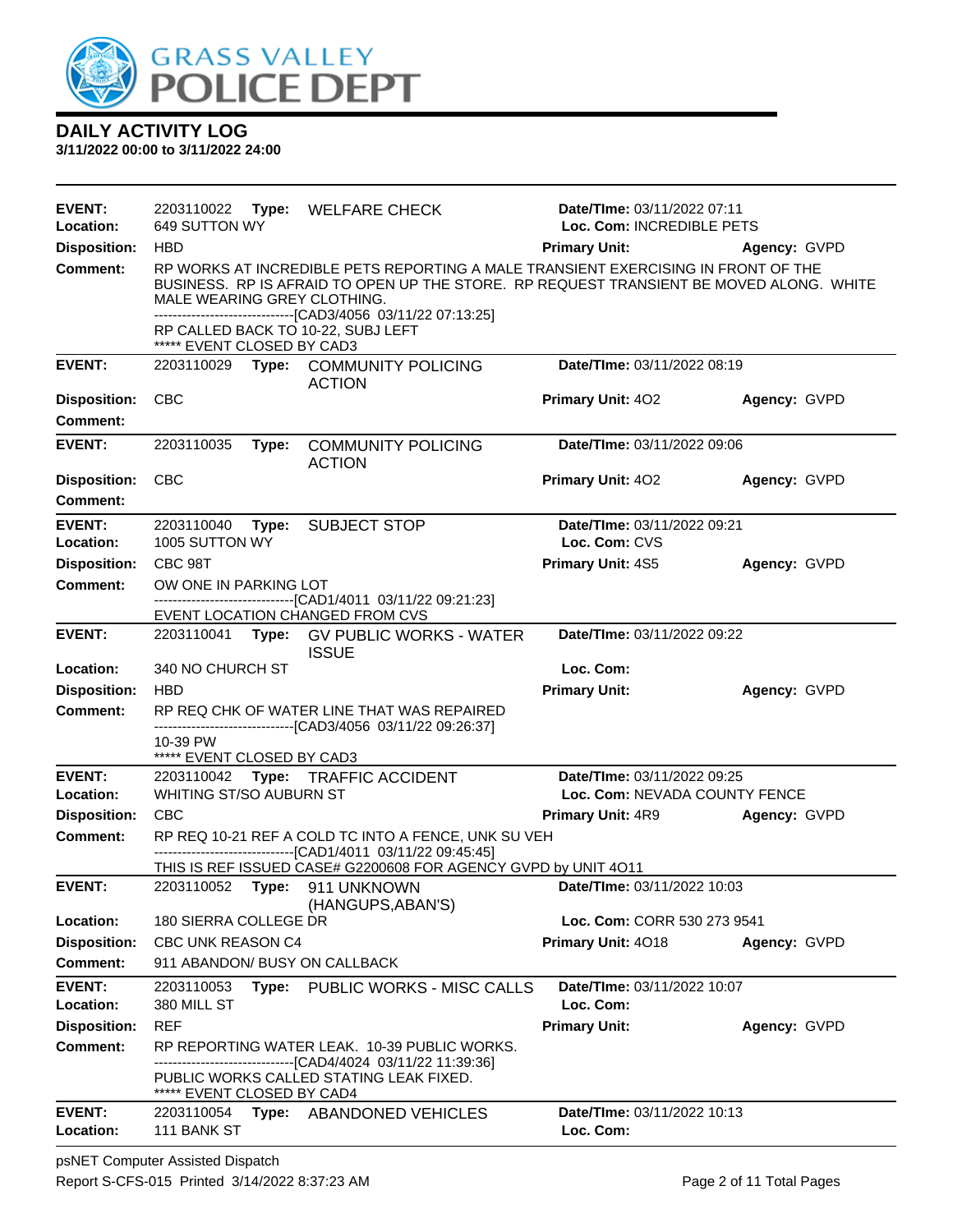

| <b>Disposition:</b>        | <b>CBC</b>                                                                                                                                                                                                                                                                  | <b>Primary Unit: 4R9</b>                                                           | Agency: GVPD |
|----------------------------|-----------------------------------------------------------------------------------------------------------------------------------------------------------------------------------------------------------------------------------------------------------------------------|------------------------------------------------------------------------------------|--------------|
| <b>Comment:</b>            | RP RPT'G ABANDONED MAR OLDER HONDA MOPED WA LP:8B4315, PARTIALLY BLKING SIDEWALK. RP<br>THINKS IT HAS BEEN STRIPPED                                                                                                                                                         |                                                                                    |              |
| <b>EVENT:</b>              | 2203110059 Type: THEFT (GRAND, PETTY, FROM<br>MERCHANT)                                                                                                                                                                                                                     | Date/TIme: 03/11/2022 10:24                                                        |              |
| Location:                  | 119 UNION JACK ST # 117                                                                                                                                                                                                                                                     | Loc. Com: SUMMIT SENIOR LIVING APARTMENTS                                          |              |
| <b>Disposition:</b>        | RPT RPT TAKEN                                                                                                                                                                                                                                                               | Primary Unit: 4018                                                                 | Agency: GVPD |
| Case No:                   | G2200610                                                                                                                                                                                                                                                                    |                                                                                    |              |
| <b>Comment:</b>            | RP REPORTING THEFT OF SUBOXONE MEDICATION REQUEST 10-21 FOR REPORT.<br>---------------------------------[CAD1/4011 03/11/22 10:42:01]<br>ISSUED CASE# G2200610 FOR AGENCY GVPD by UNIT 4018                                                                                 |                                                                                    |              |
| <b>EVENT:</b>              | 2203110069 Type: PROPERTY LOST OR FOUND                                                                                                                                                                                                                                     | Date/TIme: 03/11/2022 11:16                                                        |              |
| Location:                  | 342 S SCHOOL ST                                                                                                                                                                                                                                                             | Loc. Com: BELL HILL SCHOOL                                                         |              |
| <b>Disposition:</b>        | <b>CBC PROPERTY RETURNED</b>                                                                                                                                                                                                                                                | <b>Primary Unit: 4R9</b>                                                           | Agency: GVPD |
| <b>Comment:</b>            | RP REQ PICKUP OF FOUND WALLET                                                                                                                                                                                                                                               |                                                                                    |              |
| <b>EVENT:</b>              | 2203110070<br><b>SUSPICIOUS CIRCUMSTANCE</b><br>Type:<br>(VEHICLE, PERSON                                                                                                                                                                                                   | Date/TIme: 03/11/2022 11:16                                                        |              |
| Location:                  | TINLOY BUS STOP                                                                                                                                                                                                                                                             | Loc. Com:                                                                          |              |
| <b>Disposition:</b>        | CBC 98T, NEG MEDICAL NEED. HBD, NEG 647F                                                                                                                                                                                                                                    | Primary Unit: 4017                                                                 | Agency: GVPD |
| <b>Comment:</b>            | RPT OF SUBJ STUMBLING AND THROWING UP. 10-39 CALFIRE<br>-------------------------------[CAD3/4056 03/11/22 11:22:10]                                                                                                                                                        |                                                                                    |              |
|                            | 10-39 CALFIRE TO 10-22                                                                                                                                                                                                                                                      |                                                                                    |              |
| <b>EVENT:</b><br>Location: | 2203110071 Type: TRESPASS<br>155 GLASSON WY                                                                                                                                                                                                                                 | Date/TIme: 03/11/2022 11:20<br>Loc. Com: SIERRA NEVADA MEMORIAL<br><b>HOSPITAL</b> |              |
| <b>Disposition:</b>        | CBC 98T, RELEASED TO HOME TEAM                                                                                                                                                                                                                                              | Primary Unit: 4017                                                                 | Agency: GVPD |
| Comment:                   | SECURITY REQUESTING AN OFFICER TO RESPOND TO THE ER LOBBY REGARDING AN ELDERLY WOMAN<br>REFUSING TO LEAVE. SECURITY DID NOT HAVE A NAME.                                                                                                                                    |                                                                                    |              |
| <b>EVENT:</b>              | 2203110078 Type:<br>DISTURBANCE (NOISE,<br>MUSIC, VERBAL, BARKI                                                                                                                                                                                                             | Date/TIme: 03/11/2022 11:46                                                        |              |
| Location:                  | 223 ARCADIA DR                                                                                                                                                                                                                                                              | Loc. Com:                                                                          |              |
| <b>Disposition:</b>        | <b>CBC</b>                                                                                                                                                                                                                                                                  | Primary Unit: 4R9                                                                  | Agency: GVPD |
| <b>Comment:</b>            | RP REQ 10-21 REF NEIGHBOR DISPUTE                                                                                                                                                                                                                                           |                                                                                    |              |
| <b>EVENT:</b>              | 2203110082<br>Type:<br>THEFT (GRAND, PETTY, FROM<br><b>MERCHANT)</b>                                                                                                                                                                                                        | Date/TIme: 03/11/2022 11:59                                                        |              |
| Location:                  | 451 E MAIN ST                                                                                                                                                                                                                                                               | Loc. Com: 76 GAS STATION                                                           |              |
| <b>Disposition:</b>        | <b>RPT</b>                                                                                                                                                                                                                                                                  | <b>Primary Unit: 4K6</b>                                                           | Agency: GVPD |
| Case No:                   | G2200611                                                                                                                                                                                                                                                                    |                                                                                    |              |
| <b>Comment:</b>            | RP INSIDE GV LOBBY REPORTING HER CELL PHONE WAS STOLEN FROM THE 76 GAS STATION. VI IS<br>WEARING A BLACK JACKET AND BLACK PANTS. VI WILL BE WAITING FOR CONTACT.<br>------------------------[CAD3/4056_03/11/22 12:01:22]<br>EVENT LOCATION CHANGED FROM 129 S AUBURN ST GV |                                                                                    |              |
|                            | -------------------------------[CAD1/4011_03/11/22 12:12:29]<br>ISSUED CASE# G2200611 FOR AGENCY GVPD by UNIT 4K6                                                                                                                                                           |                                                                                    |              |
| <b>EVENT:</b>              | 2203110083<br>Type:<br>ANIMALS (ABUSE, LOOSE,<br>FOUND, INJURED)                                                                                                                                                                                                            | <b>Date/TIme: 03/11/2022 12:00</b>                                                 |              |
| Location:                  | 107 CYPRESS HILL DR                                                                                                                                                                                                                                                         | Loc. Com:                                                                          |              |
| <b>Disposition:</b>        | <b>CBC NOBARKING HEARD</b>                                                                                                                                                                                                                                                  | Primary Unit: 4Z32                                                                 | Agency: GVPD |
| <b>Comment:</b>            | --------------------------[CAD1/4011_03/11/22 12:01:00]<br>EVENT LOCATION CHANGED FROM 107 CYPRESS HILL                                                                                                                                                                     |                                                                                    |              |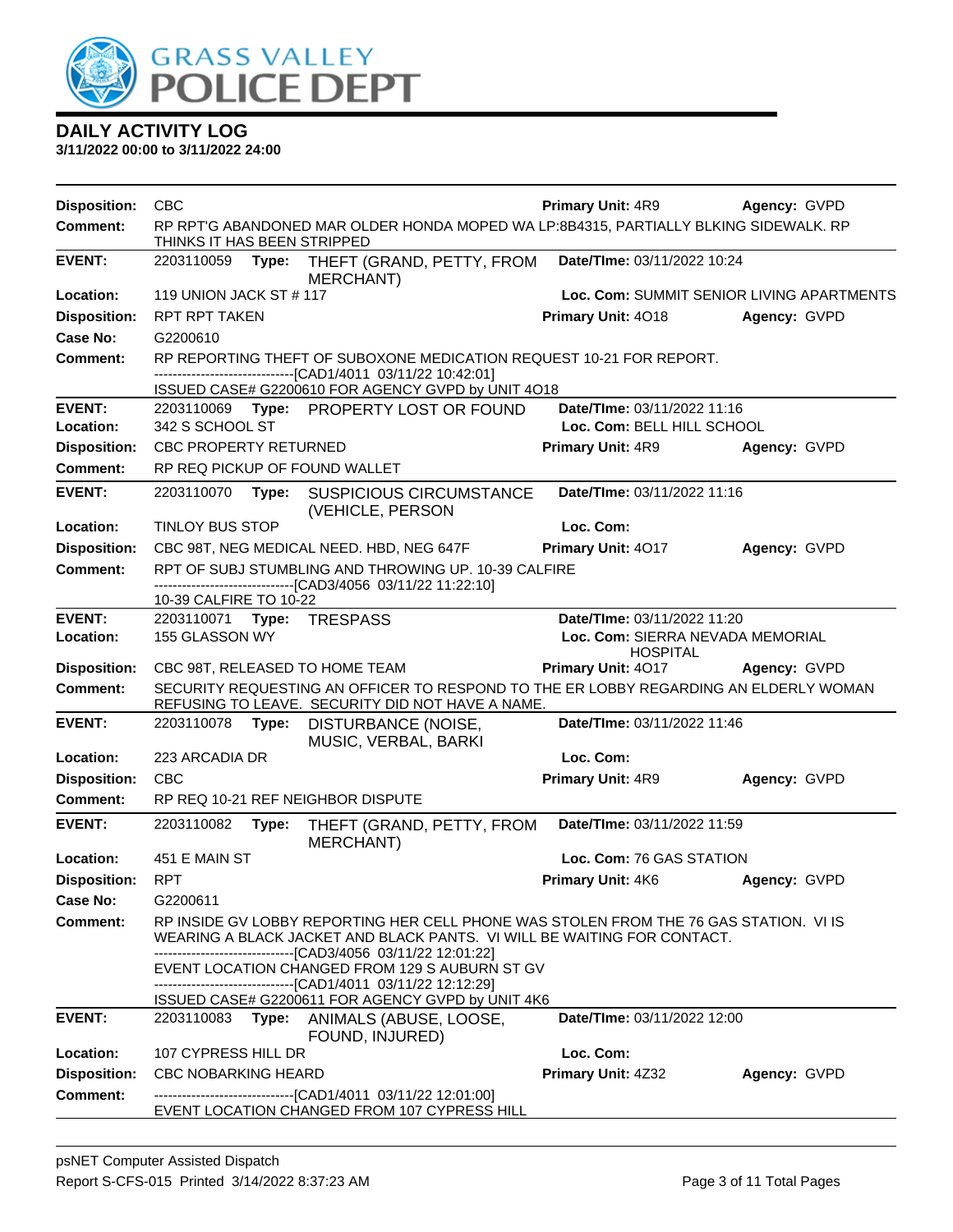

**3/11/2022 00:00 to 3/11/2022 24:00**

| <b>EVENT:</b>       | 2203110087                  |       | Type: ANIMALS (ABUSE, LOOSE,<br>FOUND, INJURED)                                                                                                                                                            | Date/TIme: 03/11/2022 12:11           |              |
|---------------------|-----------------------------|-------|------------------------------------------------------------------------------------------------------------------------------------------------------------------------------------------------------------|---------------------------------------|--------------|
| Location:           | 139 CELESTA DR              |       |                                                                                                                                                                                                            | Loc. Com:                             |              |
| <b>Disposition:</b> | <b>CBC NO BARKING HEARD</b> |       |                                                                                                                                                                                                            | Primary Unit: 4Z32                    | Agency: GVPD |
| <b>Comment:</b>     |                             |       | -------------------------------[CAD1/4011 03/11/22 12:16:37]<br>EVENT LOCATION CHANGED FROM 139 CELESTA                                                                                                    |                                       |              |
| <b>EVENT:</b>       |                             |       | 2203110088 Type: SUSPICIOUS CIRCUMSTANCE<br>(VEHICLE, PERSON                                                                                                                                               | Date/TIme: 03/11/2022 12:11           |              |
| Location:           | 1444 SEGSWORTH WY #8        |       |                                                                                                                                                                                                            | Loc. Com: BUILDING 207 VALLEY COMMONS |              |
| <b>Disposition:</b> | <b>AST</b>                  |       |                                                                                                                                                                                                            | Primary Unit: 4R9                     | Agency: GVPD |
| Case No:            | G2200612                    |       |                                                                                                                                                                                                            |                                       |              |
| <b>Comment:</b>     | 415P                        |       | 911 RP HEARD SOMEONE YELLING "JUST DO IT" THEN RUSTLING HEARD. RP IS CONCERNED THAT IT WAS A                                                                                                               |                                       |              |
|                     | <b>CURRENTLY</b>            |       | --------------------[CAD1/4011_03/11/22 12:12:18]<br>RP STATING THERE IS ALSO A JUV THAT LIVES IN THE RES, APPROX 9-10 YO. UNK IF JUV IS THERE<br>---------------------------[CAD1/4011_03/11/22 12:37:40] |                                       |              |
|                     |                             |       | ISSUED CASE# G2200612 FOR AGENCY GVPD by UNIT 4R9                                                                                                                                                          |                                       |              |
| <b>EVENT:</b>       | 2203110089 Type:            |       | <b>CITIZEN ASSIST (CIVIL</b><br>STANDBY'S, LOCKOUT                                                                                                                                                         | Date/TIme: 03/11/2022 12:12           |              |
| Location:           | 692 FREEMAN LN # A          |       |                                                                                                                                                                                                            | Loc. Com: RALEYS                      |              |
| <b>Disposition:</b> | CBC GOT INTO VEH            |       |                                                                                                                                                                                                            | <b>Primary Unit: 4K6</b>              | Agency: GVPD |
| <b>Comment:</b>     |                             |       | 911 RPT'G SHE IS LOCKED OUT OF HER VEH AND HER J IS INSIDE<br>RED TOYT COROLLA IFO THE PETES SIDE OF STORE/XFER TO CALFIRE<br>-------------------------[CAD1/4011_03/11/22 12:17:34]                       |                                       |              |
|                     | CHILD IS 2                  |       |                                                                                                                                                                                                            |                                       |              |
| <b>EVENT:</b>       | 2203110091                  |       | Type: TRAFFIC (DUI, PARKING,<br>SPEED, HAZ                                                                                                                                                                 | Date/TIme: 03/11/2022 12:20           |              |
| Location:           | 305 RICHARDSON ST           |       |                                                                                                                                                                                                            | Loc. Com: GREY WAREHOUSE              |              |
| <b>Disposition:</b> | UTL                         |       |                                                                                                                                                                                                            | Primary Unit: 4R9                     | Agency: GVPD |
| <b>Comment:</b>     |                             |       | WHI TOYT PK W/ CAMPER SHELL BLKING DOOR TO THE BSN, RP WANTS TO TOWED                                                                                                                                      |                                       |              |
| <b>EVENT:</b>       | 2203110096                  | Type: | 911 UNKNOWN<br>(HANGUPS, ABAN'S)                                                                                                                                                                           | Date/TIme: 03/11/2022 12:34           |              |
| Location:           |                             |       | LAT: 39.21920100 LONG: -121.052352                                                                                                                                                                         | Loc. Com:                             |              |
| <b>Disposition:</b> | <b>HBD</b>                  |       |                                                                                                                                                                                                            | <b>Primary Unit:</b>                  | Agency: GVPD |
| <b>Comment:</b>     | ***** EVENT CLOSED BY CAD1  |       | 911 OPEN LINE, UNABLE TO LEAVE MSG                                                                                                                                                                         |                                       |              |
| <b>EVENT:</b>       | 2203110097 Type:            |       | <b>ORDINANCES</b><br>(COUNTY/MUNICIPAL)                                                                                                                                                                    | Date/TIme: 03/11/2022 12:40           |              |
| Location:           | 165 MILL ST                 |       |                                                                                                                                                                                                            | Loc. Com: DEL ORO 530 272 1646        |              |
| <b>Disposition:</b> | CBC 98T                     |       |                                                                                                                                                                                                            | Primary Unit: 4017                    | Agency: GVPD |
| Comment:            |                             |       | RP RPT'G MALE TRANSIENT SLEEPING IN THE BACK BLOCKING BACK EXIT                                                                                                                                            |                                       |              |
| <b>EVENT:</b>       | 2203110100                  | Type: | BURGLARY (AUTO,<br>RESIDENCE, COMMERCIAL)                                                                                                                                                                  | Date/TIme: 03/11/2022 12:51           |              |
| Location:           | 228 SUTTON WY #125          |       |                                                                                                                                                                                                            | Loc. Com: OAK RIDGE APARTMENTS        |              |
| <b>Disposition:</b> |                             |       | CBC BURG UNFOUNDED EVENT NUM PROVIDED                                                                                                                                                                      | Primary Unit: 4R9                     | Agency: GVPD |
| Comment:            | REQUEST CONTACT.            |       | RP REPORTING A COLD 459 TO HER APARTMENT. RP WOULD NOT SAY WHAT ITEMS WERE STOLEN. RP                                                                                                                      |                                       |              |
| <b>EVENT:</b>       | 2203110108                  | Type: | ALARMS (SILENT, AUDIBLE,<br><b>COMMERCIAL, RES</b>                                                                                                                                                         | Date/TIme: 03/11/2022 13:05           |              |
| Location:           | 133 SCANDLING AVE           |       |                                                                                                                                                                                                            | Loc. Com: NAPA AUTO PARTS             |              |

psNET Computer Assisted Dispatch Report S-CFS-015 Printed 3/14/2022 8:37:23 AM Page 4 of 11 Total Pages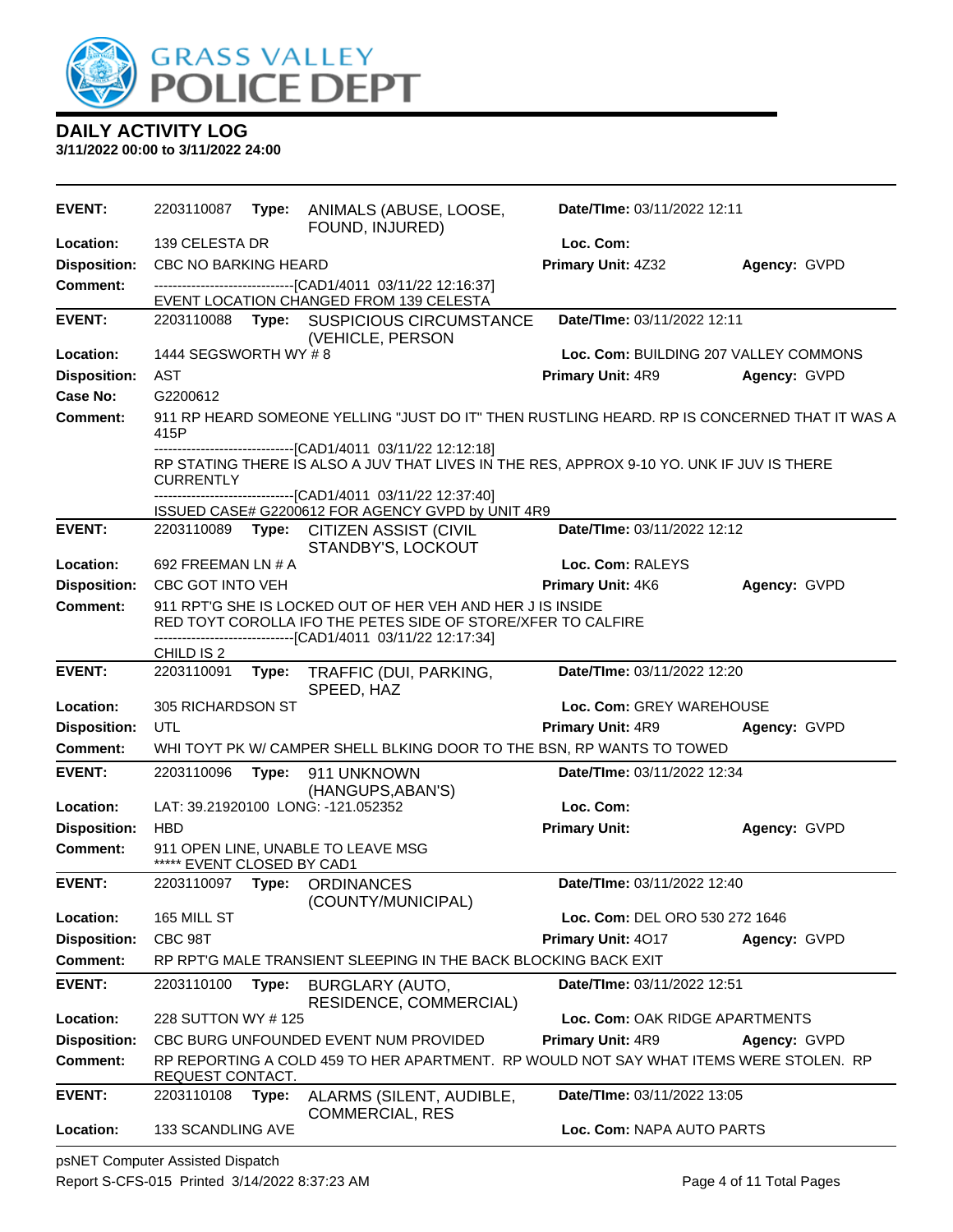

| <b>Disposition:</b> | CBC                                                   |                                                                                                                                                                                           | <b>Primary Unit:</b>                                | Agency: GVPD |
|---------------------|-------------------------------------------------------|-------------------------------------------------------------------------------------------------------------------------------------------------------------------------------------------|-----------------------------------------------------|--------------|
| <b>Comment:</b>     |                                                       | OP# 35757, AUDIBLE 10-33 STORAGE UNIT BEHIND STORE RESP PENDING<br>--------------------[CAD3/4056 03/11/22 13:09:48]                                                                      |                                                     |              |
|                     | 4K6 ADV                                               |                                                                                                                                                                                           |                                                     |              |
|                     | CONTACT MADE ACCIDENTAL<br>***** EVENT CLOSED BY CAD4 | -------------------[CAD4/4024 03/11/22 13:11:26]                                                                                                                                          |                                                     |              |
| <b>EVENT:</b>       | 2203110109                                            | Type: COMMUNITY POLICING<br><b>ACTION</b>                                                                                                                                                 | Date/TIme: 03/11/2022 13:07                         |              |
| Location:           | 1145 SUTTON WY                                        |                                                                                                                                                                                           | Loc. Com:                                           |              |
| <b>Disposition:</b> | <b>CBC</b>                                            |                                                                                                                                                                                           | Primary Unit: 4017                                  | Agency: GVPD |
| Comment:            | OW MULTIPLE                                           |                                                                                                                                                                                           |                                                     |              |
|                     |                                                       | ------------------------[CAD3/4056_03/11/22 13:12:35]<br>EVENT LOCATION CHANGED FROM 1145 SUTTON                                                                                          |                                                     |              |
| <b>EVENT:</b>       |                                                       | 2203110111 Type: DISTURBANCE (NOISE,<br>MUSIC, VERBAL, BARKI                                                                                                                              | Date/TIme: 03/11/2022 13:13                         |              |
| <b>Location:</b>    | 1857 EA MAIN ST                                       |                                                                                                                                                                                           | Loc. Com: BURGER KING 530 272 6226                  |              |
| <b>Disposition:</b> |                                                       | CBC HE IS NOW CLOTHED AND NOT FIGHTING                                                                                                                                                    | <b>Primary Unit: 4017</b>                           | Agency: GVPD |
| <b>Comment:</b>     | THE BUILDING.                                         | 911 RPT'G A WMA MID 30'S THIN NOT WEARING A SHIRT RUNNING THROUGH THE PARKING LOT AND THEN<br>INTO TRAFFIC. RP STATES THAT HE WAS TAKING OFF HIS CLOTHING THEN STARTED HITTING BUSHES AND |                                                     |              |
| <b>EVENT:</b>       | 2203110112                                            | Type: PROPERTY LOST OR FOUND                                                                                                                                                              | Date/TIme: 03/11/2022 13:14                         |              |
| Location:           | 140 MILL ST                                           |                                                                                                                                                                                           | Loc. Com: GRASS VALLEY GAMES                        |              |
| <b>Disposition:</b> | <b>CBC</b>                                            |                                                                                                                                                                                           | <b>Primary Unit: 402</b>                            | Agency: GVPD |
| <b>Comment:</b>     |                                                       | RP FOUND TRASH BAG FULL OF BLOODY RAGS. RP REQUEST CONTACT.<br>------------------------------[4O2/MDT 03/11/22 13:23]                                                                     |                                                     |              |
|                     | CONTACT MADE, CBC                                     |                                                                                                                                                                                           |                                                     |              |
| <b>EVENT:</b>       | 2203110115 <b>Type:</b>                               | DISTURBANCE (NOISE,<br>MUSIC, VERBAL, BARKI                                                                                                                                               | Date/TIme: 03/11/2022 13:21                         |              |
| Location:           | 1381 E MAIN ST                                        |                                                                                                                                                                                           | Loc. Com: STATION HOUSE LIQUORS                     |              |
| <b>Disposition:</b> | CBC 98T, CODE 4                                       |                                                                                                                                                                                           | Primary Unit: 4017                                  | Agency: GVPD |
| <b>Comment:</b>     | 415 WITH A BUSH                                       |                                                                                                                                                                                           |                                                     |              |
|                     |                                                       | -----------------------[CAD3/4056_03/11/22 13:21:41]<br>EVENT LOCATION CHANGED FROM STATION HOUSE                                                                                         |                                                     |              |
| <b>EVENT:</b>       | 2203110119                                            | <b>Type: ORDINANCES</b>                                                                                                                                                                   | Date/TIme: 03/11/2022 13:48                         |              |
|                     |                                                       | (COUNTY/MUNICIPAL)                                                                                                                                                                        |                                                     |              |
| Location:           | BRUNSWICK RD/49/20 RAMP                               |                                                                                                                                                                                           | Loc. Com: NB 49 OFF                                 |              |
| <b>Disposition:</b> | CBC 98T                                               |                                                                                                                                                                                           | Primary Unit: 4017                                  | Agency: GVPD |
| <b>Comment:</b>     |                                                       | MALE SUBJECT SLEEPING NEXT TO THE SIDEWALK<br>------------------------------[CAD3/4056 03/11/22 13:49:30]                                                                                 |                                                     |              |
|                     |                                                       | EVENT LOCATION CHANGED FROM BRUNSWICK RD / NB 49 OFF                                                                                                                                      |                                                     |              |
| <b>EVENT:</b>       | 2203110124 Type: VANDALISM                            |                                                                                                                                                                                           | Date/TIme: 03/11/2022 14:07                         |              |
| Location:           | 155 GLASSON WY                                        |                                                                                                                                                                                           | Loc. Com: SIERRA NEVADA MEMORIAL<br><b>HOSPITAL</b> |              |
| <b>Disposition:</b> | <b>RPT</b>                                            |                                                                                                                                                                                           | Primary Unit: 402                                   | Agency: GVPD |
| Case No:            | G2200613                                              |                                                                                                                                                                                           |                                                     |              |
| Comment:            |                                                       | <b>GRAFFITI ON EAST RETAINING WALL FACING HWY 49</b>                                                                                                                                      |                                                     |              |
|                     |                                                       | -------------------------------[CAD3/4056_03/11/22 14:08:38]<br>EVENT LOCATION CHANGED FROM 155 GLASSON WAY<br>--------------------------------[CAD3/4056 03/11/22 14:31:46]              |                                                     |              |
|                     |                                                       | ISSUED CASE# G2200613 FOR AGENCY GVPD by UNIT 4O2                                                                                                                                         |                                                     |              |
|                     | <b>GRAFFITI WAS REMOVED. CASE TAKEN</b>               | -------------------------------[4O2/MDT 03/11/22 14:32]                                                                                                                                   |                                                     |              |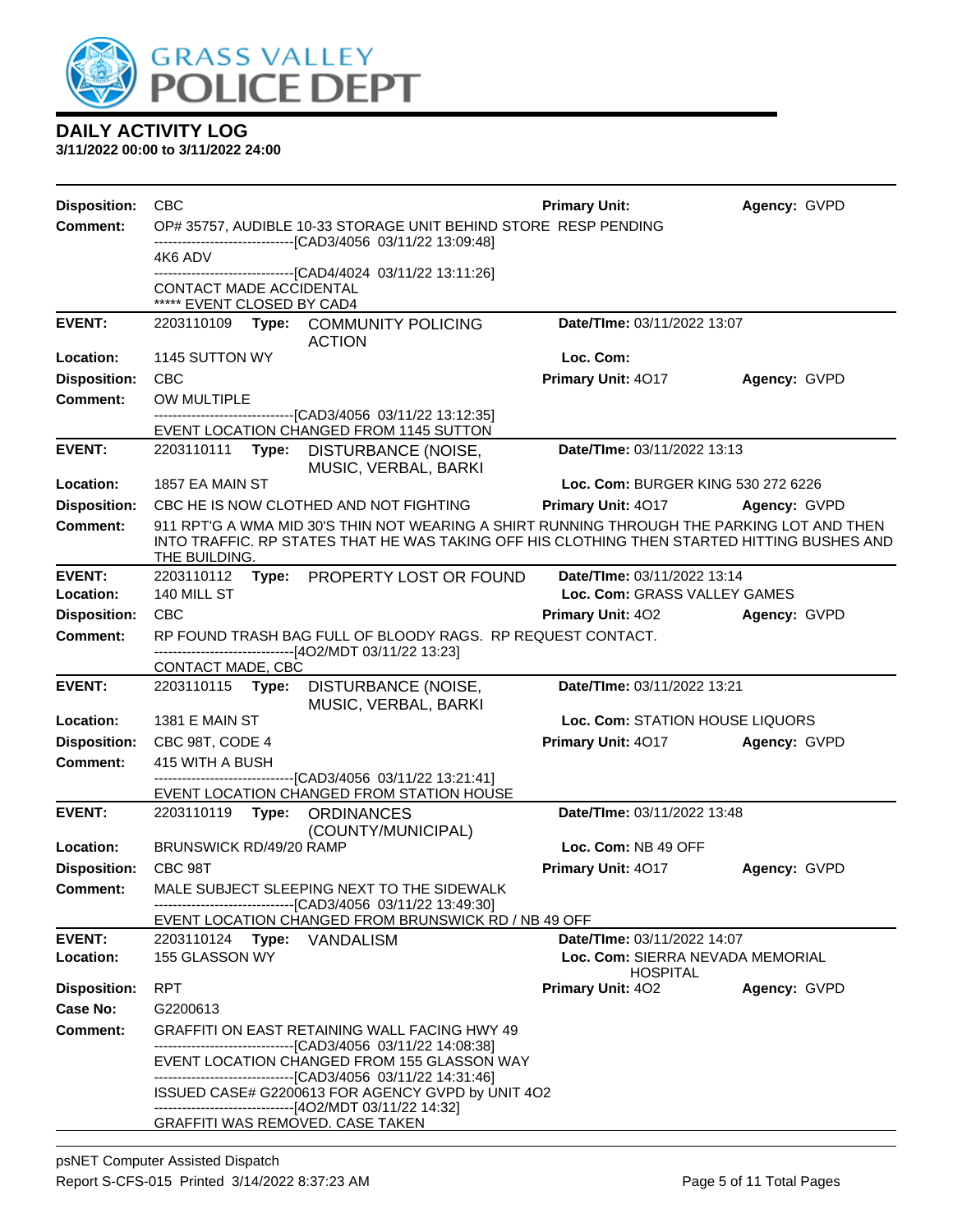

| <b>EVENT:</b><br>Location: | 2203110128 Type: FRAUD<br>105 HORIZON CR                                                                                                                                                                               | Date/Time: 03/11/2022 14:16<br>Loc. Com: INTERO REAL ESTATE |                                          |
|----------------------------|------------------------------------------------------------------------------------------------------------------------------------------------------------------------------------------------------------------------|-------------------------------------------------------------|------------------------------------------|
| <b>Disposition:</b>        | <b>CBC</b>                                                                                                                                                                                                             | <b>Primary Unit: 4K6 Agency: GVPD</b>                       |                                          |
| <b>Comment:</b>            | RP REPORTING A FRAUDULENT LISTING OF A RESIDENCE SHE IS SELLING. RP REQUEST 10-21                                                                                                                                      |                                                             |                                          |
|                            | ------------------------------[4K6/MDT 03/11/22 14:23]                                                                                                                                                                 |                                                             |                                          |
|                            | CTC MADE W/ RP. CRAIGSLIST AD HAS ALREADY BEEN REMOVED BY CL.                                                                                                                                                          |                                                             |                                          |
|                            | <b>CBC</b>                                                                                                                                                                                                             |                                                             |                                          |
| <b>EVENT:</b><br>Location: | 2203110135    Type: FOOT PATROL<br><b>LOMA RICA FARM</b>                                                                                                                                                               | Date/TIme: 03/11/2022 15:00<br>Loc. Com:                    |                                          |
| <b>Disposition:</b>        | <b>CBC</b>                                                                                                                                                                                                             | <b>Primary Unit: 4R9</b>                                    | Agency: GVPD                             |
| <b>Comment:</b>            | ON FOOT                                                                                                                                                                                                                |                                                             |                                          |
| <b>EVENT:</b><br>Location: | 2203110138 Type: ALL OTHERS<br>129 S AUBURN ST                                                                                                                                                                         | Date/TIme: 03/11/2022 15:07                                 | Loc. Com: GRASS VALLEY POLICE DEPARTMENT |
| <b>Disposition:</b>        | CBC                                                                                                                                                                                                                    | <b>Primary Unit: 4R9 Agency: GVPD</b>                       |                                          |
| <b>Comment:</b>            | IN GV LOBBY REQUESTING TO SIGN OFF A TICKET.                                                                                                                                                                           |                                                             |                                          |
|                            | ---------------------------------[CAD4/4024 03/11/22 15:08:46]<br>EVENT CALL TYPE CHANGED FROM ALL                                                                                                                     |                                                             |                                          |
| <b>EVENT:</b>              |                                                                                                                                                                                                                        | Date/TIme: 03/11/2022 15:25                                 |                                          |
| Location:                  | 319 NO SCHOOL ST                                                                                                                                                                                                       | Loc. Com:                                                   |                                          |
| <b>Disposition:</b>        | <b>CBC</b>                                                                                                                                                                                                             | Primary Unit: 4K6                                           | Agency: GVPD                             |
| Comment:                   |                                                                                                                                                                                                                        |                                                             |                                          |
|                            | EVENT LOCATION CHANGED FROM 319 N SCHOOL                                                                                                                                                                               |                                                             |                                          |
| <b>EVENT:</b>              | 2203110142 Type: TRESPASS                                                                                                                                                                                              | Date/TIme: 03/11/2022 15:36                                 |                                          |
| Location:                  | 1031 SUTTON WY                                                                                                                                                                                                         | Loc. Com: CIGARETTES CHEAPER                                |                                          |
| <b>Disposition:</b>        | AST BOOKED INTO WBCF                                                                                                                                                                                                   | <b>Primary Unit:</b>                                        | Agency: GVPD                             |
| Case No:                   | G2200614                                                                                                                                                                                                               |                                                             |                                          |
| <b>Comment:</b>            | EMPLOYEE REPORTING TRANSIENT SETTING UP CAMP OUTSIDE THE STORE. RP REQUEST TRANSIENT BE<br>MOVED ALONG. WHITE MALE WEARING SKI GOGGLES AND TANK TOP.<br>---------------------------------[CAD3/4056 03/11/22 16:16:48] |                                                             |                                          |
|                            | ISSUED CASE# G2200614 FOR AGENCY GVPD by UNIT 4O17                                                                                                                                                                     |                                                             |                                          |
| <b>EVENT:</b>              | 2203110148    Type: FOLLOWUP                                                                                                                                                                                           | Date/TIme: 03/11/2022 16:01                                 |                                          |
| Location:                  | 1010 LAUREL LN # 90                                                                                                                                                                                                    | Loc. Com:                                                   |                                          |
| <b>Disposition:</b>        | <b>HBD</b>                                                                                                                                                                                                             | <b>Primary Unit:</b>                                        | Agency: GVPD                             |
| <b>Comment:</b>            | 911 RPT'G THE OFFICER CAME TO HER RESIDENCE AND SHE WASN'T ABLE TO WALK FAST ENOUGH TO<br>GET THE DOOR, STILL REQ'G CONTACT.<br>---------------------------------[CAD3/4056 03/11/22 16:48:18]                         |                                                             |                                          |
|                            | EVENT CALL TYPE CHANGED FROM 911                                                                                                                                                                                       |                                                             |                                          |
|                            | -------------------------------[CAD2/3675 03/11/22 17:11:12]<br>RP CALLED BACK STATING THAT HER HUSBAND HAS RETURNED HOME AND NO LONGER REQ'G CONTACT.<br>***** EVENT CLOSED BY CAD2                                   |                                                             |                                          |
| <b>EVENT:</b>              | 2203110150<br>DISTURBANCE (NOISE,<br>Type:                                                                                                                                                                             | Date/TIme: 03/11/2022 16:05                                 |                                          |
| Location:                  | MUSIC, VERBAL, BARKI<br>1008 PLAZA DR                                                                                                                                                                                  | Loc. Com: FLYERS/EXXON                                      |                                          |
| <b>Disposition:</b>        | ARA                                                                                                                                                                                                                    | Primary Unit: 4018                                          | Agency: GVPD                             |
| Case No:                   | G2200615                                                                                                                                                                                                               |                                                             |                                          |
| <b>Comment:</b>            | 911 FROM EMPLOYEE RPT'G SUBJ IN PARKING LOT ASKING PEOPLE FOR MONEY                                                                                                                                                    |                                                             |                                          |
|                            | WMA GRY HOODIE W/ FACIAL HAIR                                                                                                                                                                                          |                                                             |                                          |
|                            | ----------------------------[CAD3/4056_03/11/22 16:24:22]                                                                                                                                                              |                                                             |                                          |
| <b>EVENT:</b>              | ISSUED CASE# G2200615 FOR AGENCY GVPD by UNIT 4O18<br>Type: ALL OTHERS<br>2203110153                                                                                                                                   | Date/TIme: 03/11/2022 16:17                                 |                                          |
|                            |                                                                                                                                                                                                                        |                                                             |                                          |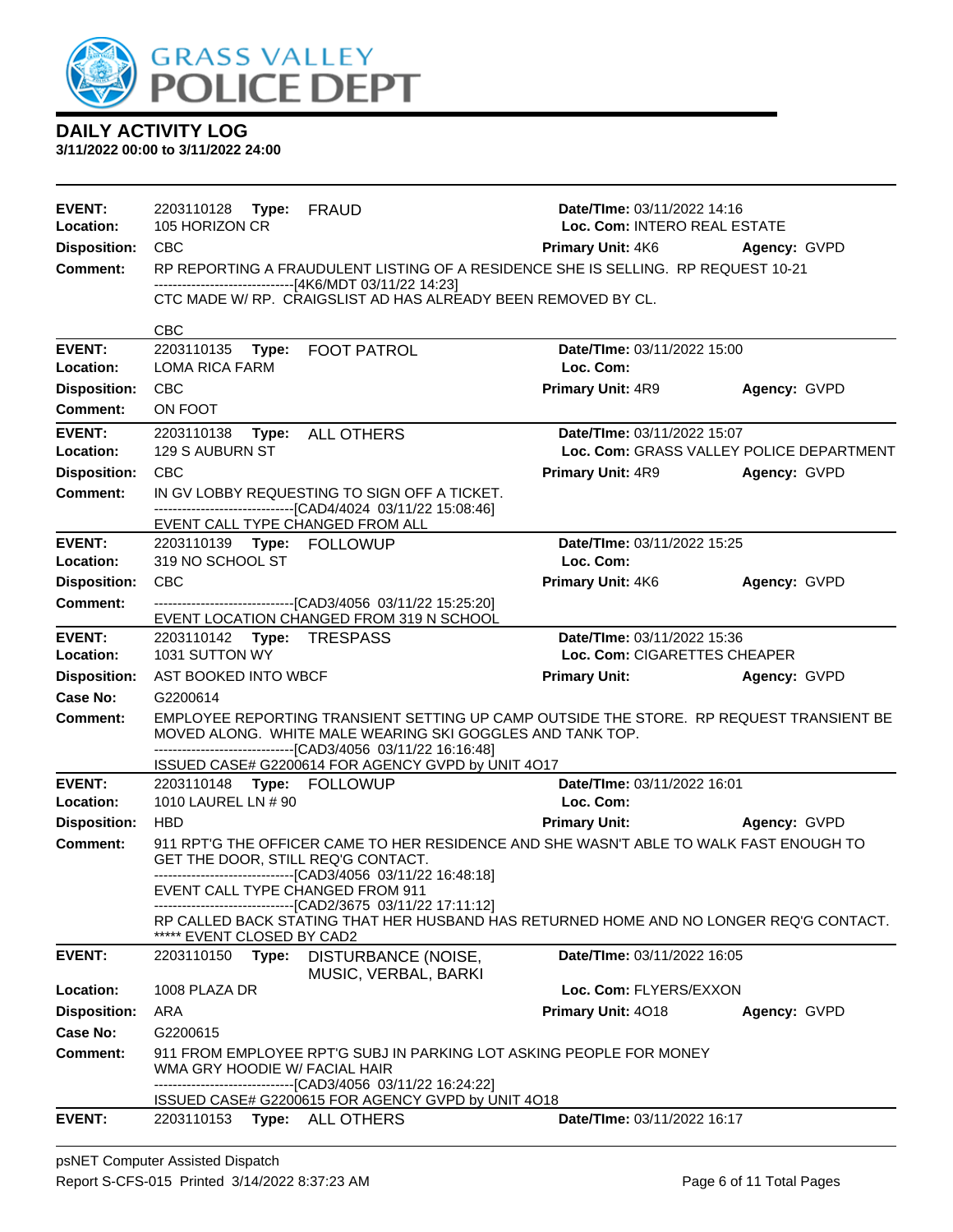

**3/11/2022 00:00 to 3/11/2022 24:00**

| Location:           | 155 GLASSON WY                   |                                                                                                                                                   | Loc. Com: SIERRA NEVADA MEMORIAL<br><b>HOSPITAL</b> |                     |
|---------------------|----------------------------------|---------------------------------------------------------------------------------------------------------------------------------------------------|-----------------------------------------------------|---------------------|
| <b>Disposition:</b> | RPT PLACED ON A HOLD             |                                                                                                                                                   | Primary Unit: 4017<br>Agency: GVPD                  |                     |
| Case No:            | G2200616                         |                                                                                                                                                   |                                                     |                     |
| <b>Comment:</b>     | ASSIST THE HOME TEAM             |                                                                                                                                                   |                                                     |                     |
|                     |                                  | --------------------------------[CAD3/4056 03/11/22 16:17:33]<br>EVENT LOCATION CHANGED FROM SNMH                                                 |                                                     |                     |
|                     |                                  | -------------------------------[CAD2/3675 03/11/22 17:11:19]                                                                                      |                                                     |                     |
|                     |                                  | ISSUED CASE# G2200616 FOR AGENCY GVPD by UNIT 4O17                                                                                                |                                                     |                     |
| <b>EVENT:</b>       | 2203110156                       | Type: COMMUNITY POLICING<br><b>ACTION</b>                                                                                                         | Date/TIme: 03/11/2022 16:20                         |                     |
| <b>Disposition:</b> | <b>CBC</b>                       |                                                                                                                                                   | <b>Primary Unit: 402</b>                            | Agency: GVPD        |
| <b>Comment:</b>     |                                  |                                                                                                                                                   |                                                     |                     |
| <b>EVENT:</b>       | 2203110158<br>Type:              | PUBLIC RELATION CONTACT                                                                                                                           | Date/TIme: 03/11/2022 16:26                         |                     |
| Location:           | 1262 SUTTON WY                   |                                                                                                                                                   | Loc. Com: HOSPITALITY HOUSE 530 271 7144            |                     |
| <b>Disposition:</b> | <b>CBC DENIED</b>                |                                                                                                                                                   | <b>Primary Unit: 4017</b>                           | Agency: GVPD        |
| <b>Comment:</b>     | <b>CLEARANCE</b>                 |                                                                                                                                                   |                                                     |                     |
| <b>EVENT:</b>       | 2203110162<br>Type:              | 911 UNKNOWN                                                                                                                                       | Date/TIme: 03/11/2022 16:52                         |                     |
| Location:           | 2054 NEVADA CITY HIGHWAY         | (HANGUPS, ABAN'S)                                                                                                                                 | Loc. Com: SAVE MART                                 |                     |
| <b>Disposition:</b> | <b>HBD MISDIAL ON CALL BACK</b>  |                                                                                                                                                   | <b>Primary Unit:</b>                                | Agency: GVPD        |
| <b>Comment:</b>     | 911 OPEN LINE, NOTHING SUS HEARD |                                                                                                                                                   |                                                     |                     |
|                     | 911 ABANDONED REC'D              | --------------------------------[CAD2/3675 03/11/22 16:52:30]                                                                                     |                                                     |                     |
|                     |                                  | ------------------------------[CAD3/4056 03/11/22 16:53:44]                                                                                       |                                                     |                     |
|                     | MSG LEFT                         |                                                                                                                                                   |                                                     |                     |
|                     |                                  | --------------------------------[CAD2/3675 03/11/22 17:01:25]<br>EVENT LOCATION CHANGED FROM LAT: 39.23408200 LONG: -121.039112 GRASS VALLEY      |                                                     |                     |
|                     |                                  | ***** EVENT CLOSED BY CAD2 WITH COMMENT-MISDIAL ON CALL BACK                                                                                      |                                                     |                     |
| <b>EVENT:</b>       | 2203110164 <b>Type:</b>          | DISTURBANCE (NOISE,<br>MUSIC, VERBAL, BARKI                                                                                                       | Date/TIme: 03/11/2022 16:59                         |                     |
| Location:           | 275 DORSEY DR # 5                |                                                                                                                                                   | Loc. Com:                                           |                     |
| <b>Disposition:</b> | <b>CBC</b>                       |                                                                                                                                                   | Primary Unit: 4K6                                   | <b>Agency: GVPD</b> |
| <b>Comment:</b>     |                                  | 911 RP IS THERE TO P/U HER MOTHER TO TAKE HER TO THE HOSPITAL. RP STATES THAT (VI) IS A DANGER                                                    |                                                     |                     |
|                     |                                  | TO HERSELF DUE TO HEARING AND SEEING THINGS.<br>------------------------[CAD3/4056_03/11/22 17:11:49]                                             |                                                     |                     |
|                     | 10-39 CALFIRE MED CHKOUT         |                                                                                                                                                   |                                                     |                     |
|                     |                                  | ------------------------------[4K6/MDT 03/11/22 17:29]                                                                                            |                                                     |                     |
|                     |                                  | NEG 5150. EMS CHECKED PATIENT OUT AND PATIENT REFUSED TRANSPORT.                                                                                  |                                                     |                     |
|                     | <b>CBC</b>                       |                                                                                                                                                   |                                                     |                     |
| <b>EVENT:</b>       | 2203110167<br>Type:              | 911 UNKNOWN<br>(HANGUPS, ABAN'S)                                                                                                                  | Date/TIme: 03/11/2022 17:15                         |                     |
| Location:           | 491 E MAIN ST                    |                                                                                                                                                   | Loc. Com: MOUNTAIN RECREATION                       |                     |
| <b>Disposition:</b> | HBD C4 NOT REQG CONTACT          |                                                                                                                                                   | <b>Primary Unit:</b>                                | Agency: GVPD        |
| <b>Comment:</b>     | 911 OPEN LINE / NOTHING HEARD.   |                                                                                                                                                   |                                                     |                     |
|                     |                                  | -----------------[CAD2/3675_03/11/22 17:17:10]                                                                                                    |                                                     |                     |
|                     |                                  | FEMALE CAME ON THE LINE STATING THEY WERE CALLING REF SOMEONE SHOPLIFTING HOWEVER, THE<br>SUBJ RETURNED THE ITEMS AND THEY NO LONGER REQ CONTACT. |                                                     |                     |
|                     |                                  | ***** EVENT CLOSED BY CAD2 WITH COMMENT-C4 NOT REQG CONTACT                                                                                       |                                                     |                     |
| <b>EVENT:</b>       | 2203110169<br>Type:              | DISTURBANCE (NOISE,                                                                                                                               | Date/TIme: 03/11/2022 17:25                         |                     |
| Location:           | 368 SUTTON WY #1                 | MUSIC, VERBAL, BARKI                                                                                                                              | Loc. Com:                                           |                     |
|                     |                                  |                                                                                                                                                   |                                                     |                     |

psNET Computer Assisted Dispatch Report S-CFS-015 Printed 3/14/2022 8:37:23 AM Page 7 of 11 Total Pages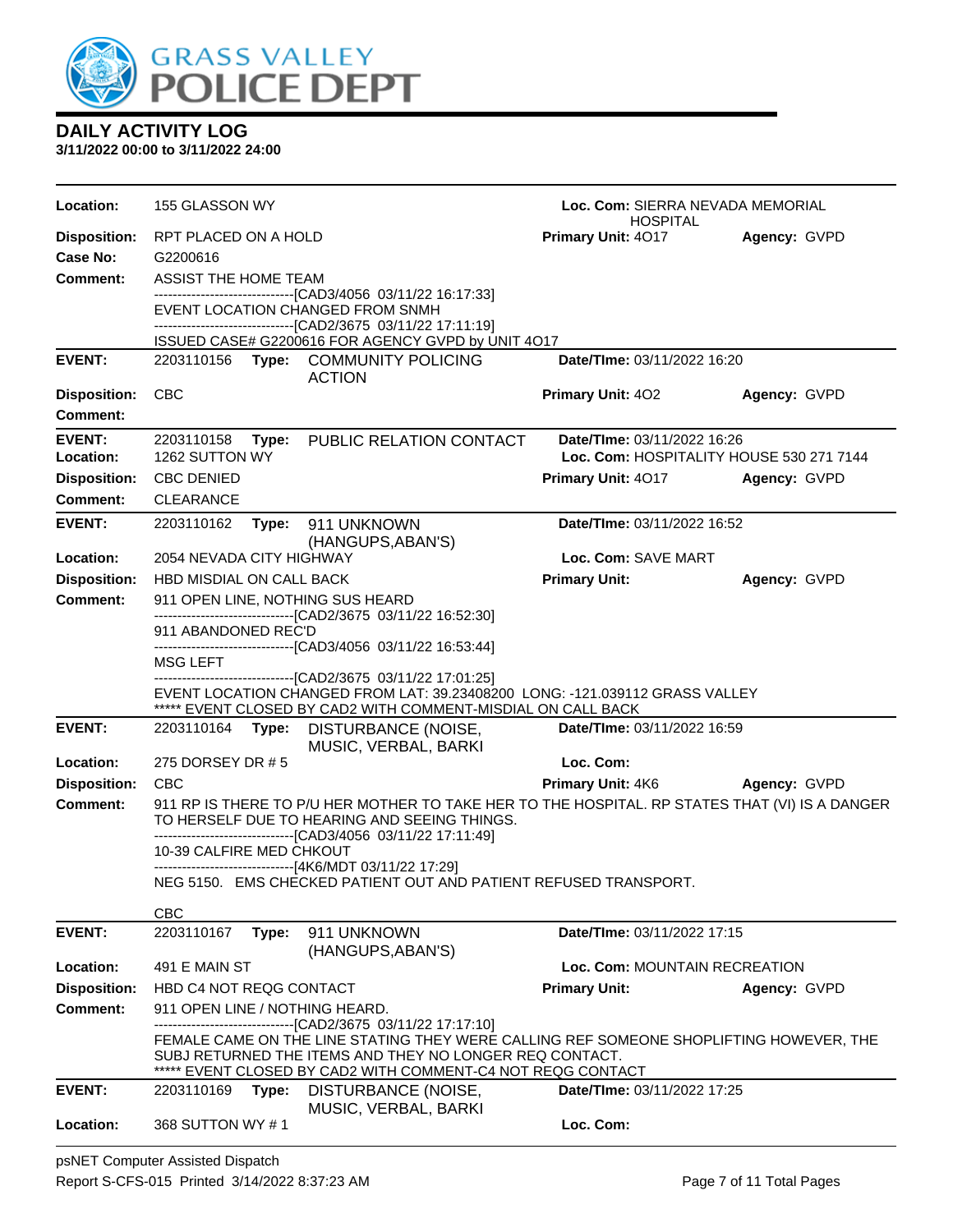

| <b>Disposition:</b>        | CBC HES C4, MEDICAL CHKING OUT                                                                                                                                                             | <b>Primary Unit: 4S5</b>                            | Agency: GVPD |  |  |  |
|----------------------------|--------------------------------------------------------------------------------------------------------------------------------------------------------------------------------------------|-----------------------------------------------------|--------------|--|--|--|
| <b>Comment:</b>            | 911 RPT'G SON IS HAVING AN EPISODE AND SHE HAS HIM BLK'D IN HIS ROOM SO HE CAN'T HURT ANYONE<br>IN THE RESIDENCE.                                                                          |                                                     |              |  |  |  |
|                            | --------------------------------[CAD2/3675 03/11/22 17:25:16]<br>RP STATES THAT HER SON IS DESTORYING HIS ROOM CURRENTLY.<br>--------------------------------[CAD2/3675 03/11/22 17:26:58] |                                                     |              |  |  |  |
|                            | RP STATES THAT (J) IS HITTING THE DOOR W/ A PIECE OF BROKEN WOOD<br>-------------------------------[CAD3/4056 03/11/22 17:27:28]                                                           |                                                     |              |  |  |  |
|                            | 10-39 CALFIRE TO STAGE<br>-------------------------[CAD2/3675_03/11/22 17:31:24]                                                                                                           |                                                     |              |  |  |  |
| <b>EVENT:</b>              | 10-39 MEDICAL CLR TO ENTER                                                                                                                                                                 | Date/TIme: 03/11/2022 17:36                         |              |  |  |  |
| Location:                  | 2203110171 Type: FOLLOWUP<br>211 CATHERINE LN                                                                                                                                              | Loc. Com:                                           |              |  |  |  |
| <b>Disposition:</b>        | CBC SUBJ IS C4, 1039 RP                                                                                                                                                                    | <b>Primary Unit: 4K6</b>                            | Agency: GVPD |  |  |  |
| <b>Comment:</b>            | WELFARE CHK ON SUBJ FROM EARLIER CFS                                                                                                                                                       |                                                     |              |  |  |  |
|                            | -------------------------------[CAD3/4056 03/11/22 17:36:21]<br>EVENT LOCATION CHANGED FROM 211 CATHERINE                                                                                  |                                                     |              |  |  |  |
| <b>EVENT:</b>              | 2203110182 Type: ALL OTHERS                                                                                                                                                                | Date/TIme: 03/11/2022 19:13                         |              |  |  |  |
| Location:                  | 155 GLASSON WY                                                                                                                                                                             | Loc. Com: SIERRA NEVADA MEMORIAL<br><b>HOSPITAL</b> |              |  |  |  |
| <b>Disposition:</b>        | <b>HBD 1039 RP</b>                                                                                                                                                                         | <b>Primary Unit:</b>                                | Agency: GVPD |  |  |  |
| Comment:                   | CSU REPORTING SUBJ NOT ON HOLD IS LEAVING AND ATTEMPTING TO FIND RIDE HOME.                                                                                                                |                                                     |              |  |  |  |
|                            | -------------------------------[CAD3/4056 03/11/22 19:14:23]<br>PER 1P19 SUBJ IS FREE TO LEAVE, NEG LE NEED<br>***** EVENT CLOSED BY CAD3 WITH COMMENT-1039 RP                             |                                                     |              |  |  |  |
| <b>EVENT:</b><br>Location: | 2203110185 Type: FIRE<br>WHISPERING PINES LN/BRUNSWICK RD                                                                                                                                  | Date/TIme: 03/11/2022 19:33<br>Loc. Com:            |              |  |  |  |
| <b>Disposition:</b>        | <b>HBD</b>                                                                                                                                                                                 | <b>Primary Unit:</b>                                | Agency: GVPD |  |  |  |
| <b>Comment:</b>            | 911 XFER TO CALFIRE RP THINKS THERE IS A FIRE IN AREA DUE TO SMOKE. CALFIRE ADVISES<br>PERMISSIBLE BURN DAY AND THEY HAVE HAD SEVERAL CALLS IN AREA<br>***** EVENT CLOSED BY CAD3          |                                                     |              |  |  |  |
| <b>EVENT:</b>              | 2203110186    Type: TRESPASS                                                                                                                                                               | Date/TIme: 03/11/2022 19:36                         |              |  |  |  |
| Location:                  | <b>1221 E MAIN ST</b>                                                                                                                                                                      | Loc. Com: HOLIDAY LODGE ROOMS 21-39                 |              |  |  |  |
| <b>Disposition:</b>        | <b>CBC SUBJECTS REMOVED</b>                                                                                                                                                                | Primary Unit: 4S3                                   | Agency: GVPD |  |  |  |
| <b>Comment:</b>            | 911 REPORTING 2 HBD FEMALES IFO ROOMS 21 AND 39 THAT HAVE BEEN ASKED TO LEAVE BUT ARE<br>REFUSING. WHILE LL, RP STATES ONE OF THE XRAYS CAME IFO THE OFFICE. REQ THEY BE MOVED<br>ALONG.   |                                                     |              |  |  |  |
|                            | ---------------------------------[CAD1/4085_03/11/22 19:36:29]<br>EVENT CALL TYPE CHANGED FROM TRE<br>-------------------------------[CAD2/3927 03/11/22 19:57:40]                         |                                                     |              |  |  |  |
|                            | MGR CALLED BACK ADV SHE IS ACTING CRAZY AND IS HITTING HIS OFFICE DOOR. NO WEAPONS SEEN.<br>DESC AS WFA APPROX 22 YOA LSW BLU GRN SHIRT.                                                   |                                                     |              |  |  |  |
| <b>EVENT:</b><br>Location: | 2203110187 Type: TRAFFIC ACCIDENT<br>HUGHES RD/CYPRESS HILL DR                                                                                                                             | Date/TIme: 03/11/2022 19:40<br>Loc. Com:            |              |  |  |  |
| <b>Disposition:</b>        | ARA                                                                                                                                                                                        | Primary Unit: 4020                                  | Agency: GVPD |  |  |  |
| Case No:                   | G2200617                                                                                                                                                                                   |                                                     |              |  |  |  |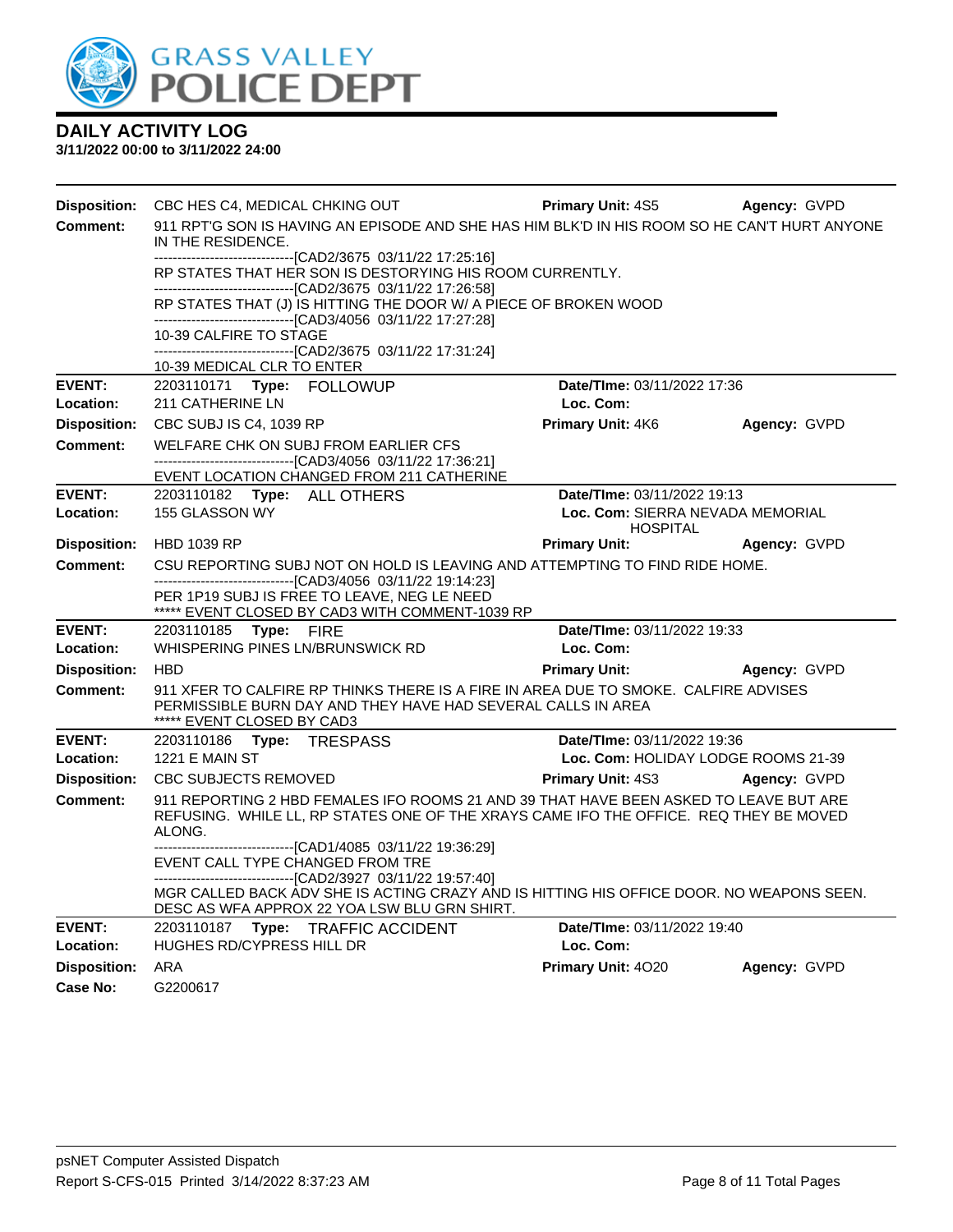

| <b>Comment:</b>     | ROADSIDE ASSISTANCE REPORTING TC,                                                                                                                                                                                                 |                                    |              |  |  |
|---------------------|-----------------------------------------------------------------------------------------------------------------------------------------------------------------------------------------------------------------------------------|------------------------------------|--------------|--|--|
|                     | -------------------------------[CAD1/4085 03/11/22 19:40:47]<br>2020 BLK TOYT RAV 4 NFI, NFI.                                                                                                                                     |                                    |              |  |  |
|                     | -------------------------------[CAD3/4056 03/11/22 19:41:51]                                                                                                                                                                      |                                    |              |  |  |
|                     | ADD 911 XFERED TO CALFIRE<br>------------------------------[CAD3/4056 03/11/22 19:42:16]                                                                                                                                          |                                    |              |  |  |
|                     | EVENT LOCATION CHANGED FROM 276 HUGHES RD GV<br>-------------------------------[CAD1/4085 03/11/22 20:36:18]                                                                                                                      |                                    |              |  |  |
|                     | ISSUED CASE# G2200617 FOR AGENCY GVPD by UNIT 4O20<br>-------------------------------[CAD2/3927 03/11/22 20:43:52]                                                                                                                |                                    |              |  |  |
|                     | TOW ASSIGNED-GOLD COUNTRY TOW, 1025 IDAHO MARYLAND DR, GRASS VALLEY, 5309555653,                                                                                                                                                  |                                    |              |  |  |
|                     | -------------------------------[CAD2/3927 03/11/22 20:44:03]<br>ETA 15 MIN<br>-------------------------------[4O20/MDT 03/11/22 21:23]                                                                                            |                                    |              |  |  |
|                     | AR BOOKED FOR 23152(A) VC, 23152(B) VC, 273A(A) PC, AND 3056 PC.<br>-------------------------------[CAD1/4085 03/11/22 21:32:48]                                                                                                  |                                    |              |  |  |
|                     | FCN/3702207004638 FOR TOYT                                                                                                                                                                                                        |                                    |              |  |  |
| <b>EVENT:</b>       | 2203110194<br>Type: DISTURBANCE (NOISE,<br>MUSIC, VERBAL, BARKI                                                                                                                                                                   | Date/TIme: 03/11/2022 20:40        |              |  |  |
| Location:           | 1451 EA MAIN ST                                                                                                                                                                                                                   | Loc. Com: HOUSE TO THE SOUTH OF    |              |  |  |
| <b>Disposition:</b> | MERGED 2203110197                                                                                                                                                                                                                 | <b>Primary Unit:</b>               | Agency: GVPD |  |  |
| <b>Comment:</b>     | 911 REPORTING HEARD ONLY 415. WHILE LL, MALE HALF JUST LEFT IN BLK SEDAN AT HIGH RATE OF<br>SPEED, NB ON E MAIN.                                                                                                                  |                                    |              |  |  |
|                     | -------------------------------[CAD1/4085 03/11/22 20:40:41]<br>4S3 ADVISED                                                                                                                                                       |                                    |              |  |  |
|                     | ***** EVENT CLOSED BY CAD2 WITH COMMENT-2203110197                                                                                                                                                                                |                                    |              |  |  |
| <b>EVENT:</b>       | 2203110197 Type: DISTURBANCE (NOISE,<br>MUSIC, VERBAL, BARKI                                                                                                                                                                      | Date/TIme: 03/11/2022 20:48        |              |  |  |
| Location:           | 1435 EA MAIN ST # 3                                                                                                                                                                                                               | Loc. Com:                          |              |  |  |
| <b>Disposition:</b> | <b>RPT</b>                                                                                                                                                                                                                        | <b>Primary Unit:</b>               | Agency: GVPD |  |  |
| Case No:            | G2200618                                                                                                                                                                                                                          |                                    |              |  |  |
| <b>Comment:</b>     | 911 REPORTING HIS HOUSE BROKEN INTO, HIS FRIEND WAS BEAT UP. NEG MEDICAL. SU IS XRAY, RP HAS<br>HER ON CAMERA. REQ CONTACT WHEN AVAIL, STATES DOOR WAS KICKED IN.<br>-------------------------------[CAD1/4085 03/11/22 21:19:21] |                                    |              |  |  |
|                     | ISSUED CASE# G2200618 FOR AGENCY GVPD by UNIT 4O11<br>------------------------------[MERGED CAD2/3927 03/11/2022 21:59:10]                                                                                                        |                                    |              |  |  |
|                     | MERGED 2203110194 TYPE: DIS                                                                                                                                                                                                       |                                    |              |  |  |
|                     | LOCATION: 1451 EA MAIN ST<br>HOUSE TO THE SOUTH OF                                                                                                                                                                                |                                    |              |  |  |
|                     | RP: NAME: TAD RAMSPOT PHONE: 5755419 (530)                                                                                                                                                                                        |                                    |              |  |  |
|                     | 1451 E MAIN #B<br>COMMENTS: 911 REPORTING HEARD ONLY 415. WHILE LL, MALE HALF JUST LEFT IN BLK SEDAN AT HIGH                                                                                                                      |                                    |              |  |  |
|                     | RATE OF SPEED, NB ON E MAIN.---------------------------------[CAD1/4085 03/11/22 20:40:41]<br>4S3 ADVISED                                                                                                                         |                                    |              |  |  |
| <b>EVENT:</b>       | 2203110198<br><b>SUSPICIOUS CIRCUMSTANCE</b><br>Type:<br>(VEHICLE, PERSON                                                                                                                                                         | Date/TIme: 03/11/2022 21:10        |              |  |  |
| Location:           | 360 SUTTON WY #22                                                                                                                                                                                                                 | Loc. Com:                          |              |  |  |
| <b>Disposition:</b> | CBC UTL ANYTHING SUS                                                                                                                                                                                                              | Primary Unit: 4S3                  | Agency: GVPD |  |  |
| Comment:            | RP ADV SHE IS AT HOME AND SOMEONE IS IN THE BACK OF APT NEAR THE WHI FENCE SHINING A<br>FLASHLIGHT IN HER WINDOW. NFI IN DESC. RP ADV THEY ARE NOW SHAKING A TREE. RP THINKS POSS A                                               |                                    |              |  |  |
| <b>EVENT:</b>       | TRANSIENT WHO HAS BEEN CAUSING ISSUES LATELY.<br>Type:<br><b>WELFARE CHECK</b><br>2203110199                                                                                                                                      | <b>Date/Time: 03/11/2022 21:16</b> |              |  |  |
| Location:           | 1263 E MAIN ST                                                                                                                                                                                                                    | Loc. Com: GOLD RUN LAUNDRY         |              |  |  |
| <b>Disposition:</b> | <b>CBC</b>                                                                                                                                                                                                                        | <b>Primary Unit: 4020</b>          | Agency: GVPD |  |  |
|                     |                                                                                                                                                                                                                                   |                                    |              |  |  |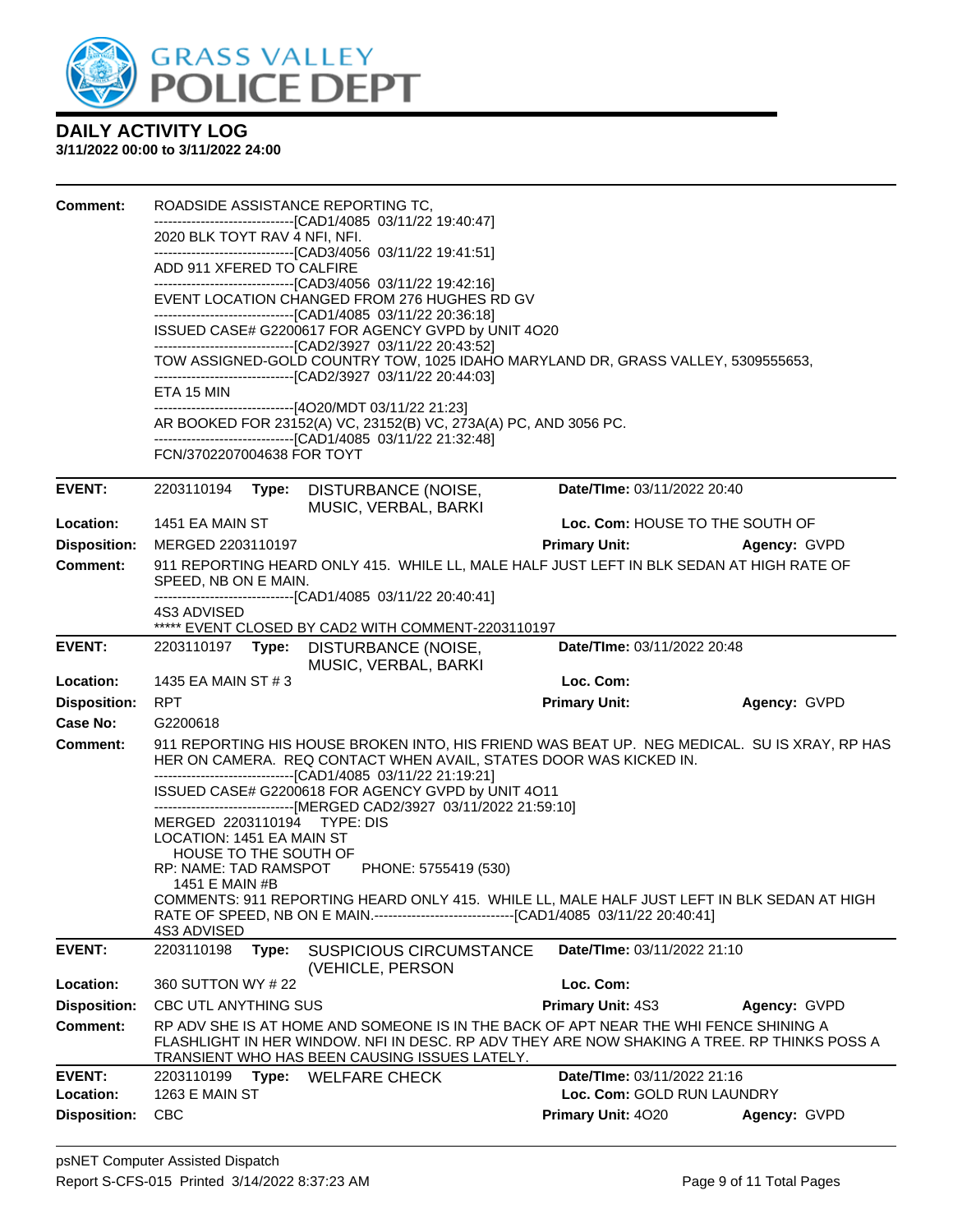

**3/11/2022 00:00 to 3/11/2022 24:00**

**Comment:** RP ADV AN ELDERLY MALE WAS JUST RELEASED FROM JAIL AND IS AT ABV LOC AND SEEMS TO NEED HELP GETTING SOMEWHERE. RP IS CONCERNED BECAUSE HE SEEMS ELDERLY AND CONFUSED. WMA APPROX 69 YOA LSW MTAN AND BLK WIND BREAKER, MARROON PANTS AND BLU SHOES. **EVENT:** 2203110200 **Type:** SUSPICIOUS CIRCUMSTANCE (VEHICLE, PERSON **Date/TIme:** 03/11/2022 21:23 **Location:** 517 PACKARD DR **Loc. Com: Disposition:** CNOP CANCELLED BY RP **Primary Unit:** 4O20 **Agency:** GVPD **Comment:** RP ADV A DK COLORED PK TK IS PARKED BLOCKING HER DRIVEWAY. RP ADV THE DRIVER IS SITTING IN THE VEH W/ THE LIGHT ON IN THE CAB. RP ADV THERE ARE TWO PEOPLE IN THE CAR, POSS MORE AND SHE CAN SEE HANDS MOVING. NOTHING HEARD. RP REQ A DRIV BY, NO CTC NEEDED. ------------------------------[CAD2/3927 03/11/22 21:29:29] RP CALLED BACK ADV THE TRUCK LEFT AND OFFICERS CAN 10-22 **EVENT:** 2203110202 **Type:** TRAFFIC (DUI, PARKING, SPEED, HAZ **Date/TIme:** 03/11/2022 21:40 **Location:** 115 E BERRYHILL DR **Loc. Com:** VALLEY VIEW APARTMENTS **Disposition:** HBD LOG PER 4O11 **Primary Unit: Agency:** GVPD **Comment:** ANON RP REPORTING A SIL TRUCK PARKED IN FIRE ZONE, DIRECTLY IFO FIRE HYDRANT. \*\*\*\*\* EVENT CLOSED BY CAD1 WITH COMMENT-LOG PER 4O11 **EVENT:** 2203110204 **Type:** DISTURBANCE (NOISE, MUSIC, VERBAL, BARKI **Date/TIme:** 03/11/2022 21:43 **Location:** 134 MILL ST **Loc. Com: Disposition:** CBC **Primary Unit:** 4O11 **Agency:** GVPD **Comment:** RP ADV THERE ARE 5 PEOPLE GO-KARTING IN THE MIDDLE OF MILL ST AND AN HBD SUBJ LAYING DOWN IN THE MIDDLE OF THE ROADWAY AND DRINKING OUT OF A BOTTLE. HBD SUBJ DESC AS WMA GRY HAIR APPROX 60 YOA LSW GRN JACKET APPROX SITTING IFO THE BAMBOO STORE. ------------------------------[CAD1/4085 03/11/22 21:44:27] 4S3 ADVISED **EVENT:** 2203110205 **Type:** DISTURBANCE (NOISE, MUSIC, VERBAL, BARKI **Date/TIme:** 03/11/2022 21:46 **Location:** 115 BANK ST **Loc. Com:** TOWERS CASINO **Disposition:** CBC **Primary Unit:** 4O11 **Agency:** GVPD **Comment:** 415 PHY/ BTW TWO PEOPLE- NOW SPLIT UP. RP ADV ONE IS OUT FRONT AND THE OTHER IS INSIDE. THERE WAS A DISAGREEMENT OVER POKER TABLE. UNK IF MEDICAL IS NEEDED. ----[CAD1/4085 03/11/22 21:46:26] 4S3 ADVISED ------------------------------[CAD2/3927 03/11/22 21:48:28] OTHER HALF WHO WAS OUTSIDE IS DESC AS BLO PONY TAIL IS IN LOT IFO UPS. RP ADV HE WILL FLAG THE OFFICER DOWN. **EVENT:** 2203110207 **Type:** TRAFFIC (DUI, PARKING, SPEED, HAZ **Date/TIme:** 03/11/2022 21:51 **Location:** PACKARD DR/BRIGHTON ST **Loc. Com:** NEAR PRIMROSE **Disposition:** HBD LOG PER 4O11 **Primary Unit: Agency:** GVPD **Comment:** RP ADV A WHI BMW W/ BLK TOP PARKED IN A RED ZONE. CA LP: 4DMS884 \*\*\*\*\* EVENT CLOSED BY CAD1 WITH COMMENT-LOG PER 4O11 **EVENT:** 2203110214 **Type:** ALARMS (SILENT, AUDIBLE, COMMERCIAL, RES **Date/TIme:** 03/11/2022 22:46 **Location:** 1012 SUTTON WY **Loc. Com:** GOLD COUNTRY CONFERENCE CENTER **Disposition:** CBC **Primary Unit:** 4O20 **Agency:** GVPD